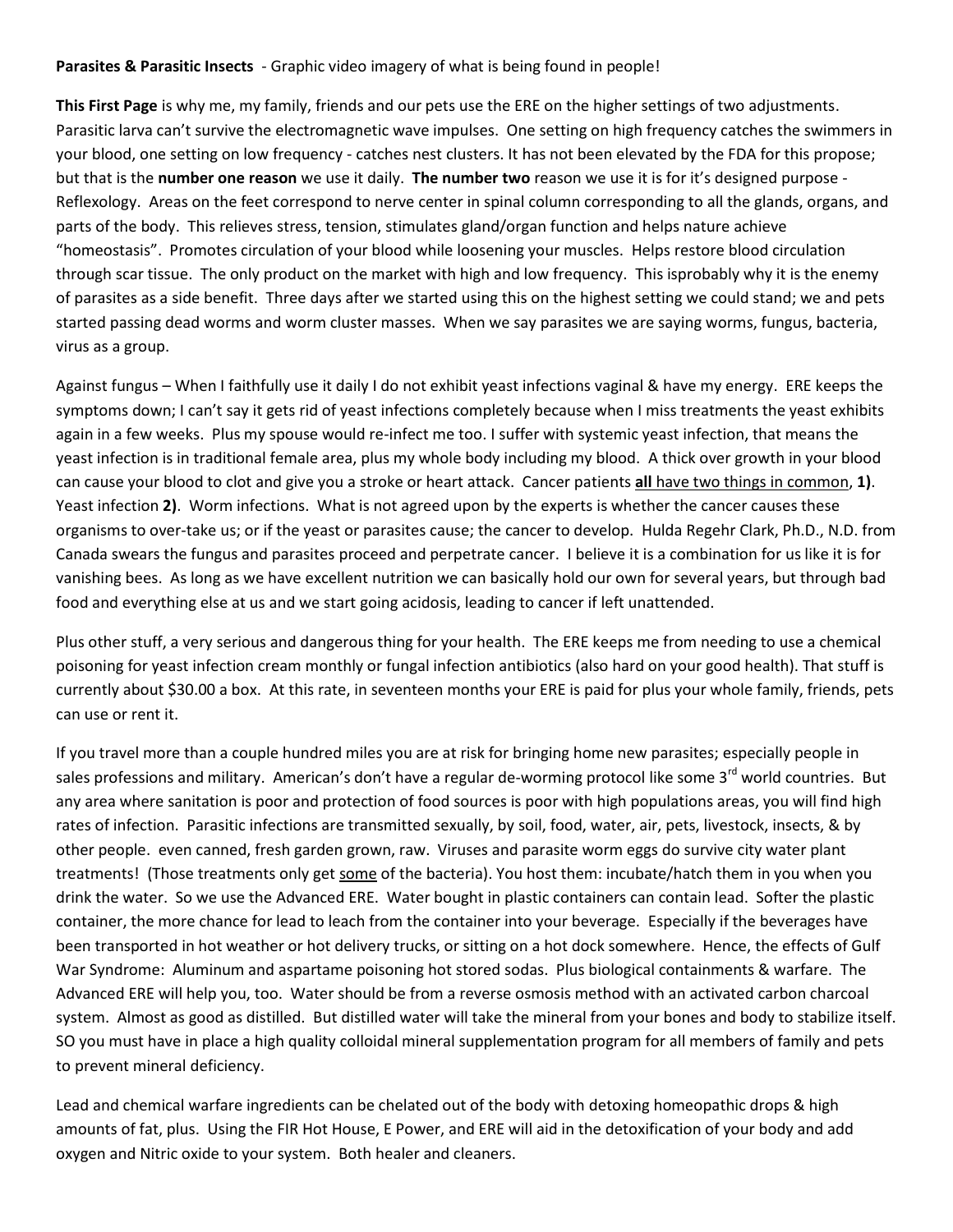**Some facts:** The average American has 123 different parasites in them, usually no less than three. Fifty million cases of food-borne illnesses each year in USA. Nine thousand people die as a result. It is not required to report food-related illnesses, so the number is much higher. Some parasites lay thousands of eggs each day. Some have a lifespan of 10-30 years. They grow fat and healthy and you grow dull and starve of malnutrition over a long period. Most parasites cannot be seen with the naked eye. It may require 12 lab tests to find your parasite. The wrong medicine dosage or medicine can cause the parasite to move from one organ or area to another to protect itself. Over half the people within 5 years of foreign travel, show signs of parasite infection. Diarrhea caused by intestinal parasites is the third leading cause of illness. Despite random free worming clinics & improved sanitation there were still many parasite infections. Whipworm(roundworm) in the children of this country increased to 75% on the West Coast. On the East coast, 65% of infected children had round worm(whipworm) and 39% had more than one type of parasite. Not including ameba's, and protozoa. A diet low in live ingredients, enzymes & amino acids contribute to the ability of parasites to over-come you. Raw foods are great but must be washed with a food grade peroxide or lemon water wash.

A general rule your local doctor will not be corporative to help you with a regular deworming or will try to play it off with a similar story of "there are no parasites in non-tropical areas". Out of ignorance or the health care professionals think the problem is so bad there is nothing you can do. **Here is a hole in his story:** 1) When our ancestors migrated out of Africa to Asia then to Europe, we walked, taking our livestock, pets, & families with before deworming was invented, 2) birds migrate to and from tropical areas all the time. Eating bugs/meats and drinking tropical waters. Birds leave their dropping in water and soils 3) We eat produce from tropical areas and third world countries 4) field workers are unwormed,(frequently pork eaters[pork tapeworm carriers]). 5) use the fields for toilets 6) You eat raw vegetables, eat meats, poultry, fish, drink water, and breathe air, & if married have sex. You & sex partner usually will have the same parasites. 7) People & pets whom share the same sleeping area have worms which can migrate between bodies at night 8) Many people in the military or corporate representative in other countries. All situations which foster parasites! Beside if you have an infestation heavy enough that you are finding worms in your stools without treatments you are loaded. This means you need a daily wormer for 30 days to catch all hatchings. Worm cycles are the heavest around the full moon. People bloat up then. Conventional de-worming by poisons or drugs may be debilitation to the patient. Very hard on your organs. Parasites give off toxic waste products in their life cycle poisoning you.

When used daily with our FIR Hot House and E Power Belt the whole family has a reduction of colds and flus in length & severity of infection and not as many suffered during cold and flu season. This also has not been evaluated by the FDA.

I find that with my family; using the ERE daily along with annual herbal deworming/cleansing we can handle this problem at home very effectively. If we were given the option of having only one machine in our health home or health clinic; we would choose keeping the Advanced ERE. This is my testimony so I can say these things. Joni Lund

## See > <http://www.jonilund.com/HEALTHandWellBeingMACHINES.html>

No program will get them all. Because of the nature of parasite life cycles, and reinfection from your environment. But you can have the upper hand with effective management, and have your health. You may be able to prevent expensive surgery and hospitalization, premature aging, and premature death. Certainly improve the quality of our life.

Symptoms of parasitic infection or food allergies can be as follows: chronic digestive problems, gas constipation, skin rashes, pains in stomach area, fatigue, and other "vague" symptoms that you just have to live with. Parasitic infections can contribute to the following diseases: Crohn's ulcerative colitis, arthritis, rheumatoid symptoms, chronic fatigue syndrome, and AIDS. Diarrhea & irritable bowel syndrome, it could look like environmental allergies that develop for no reason. 50% of people with irritable bowel syndrome have intestinal parasites. % of infection is higher with people with chronic fatigue syndrome. If a mother was raised around animals, especially dogs. Her babies can be born with tapeworms, & others. Dogs in house equal frequently sick children. Asthma type problems, digestive. Anyone with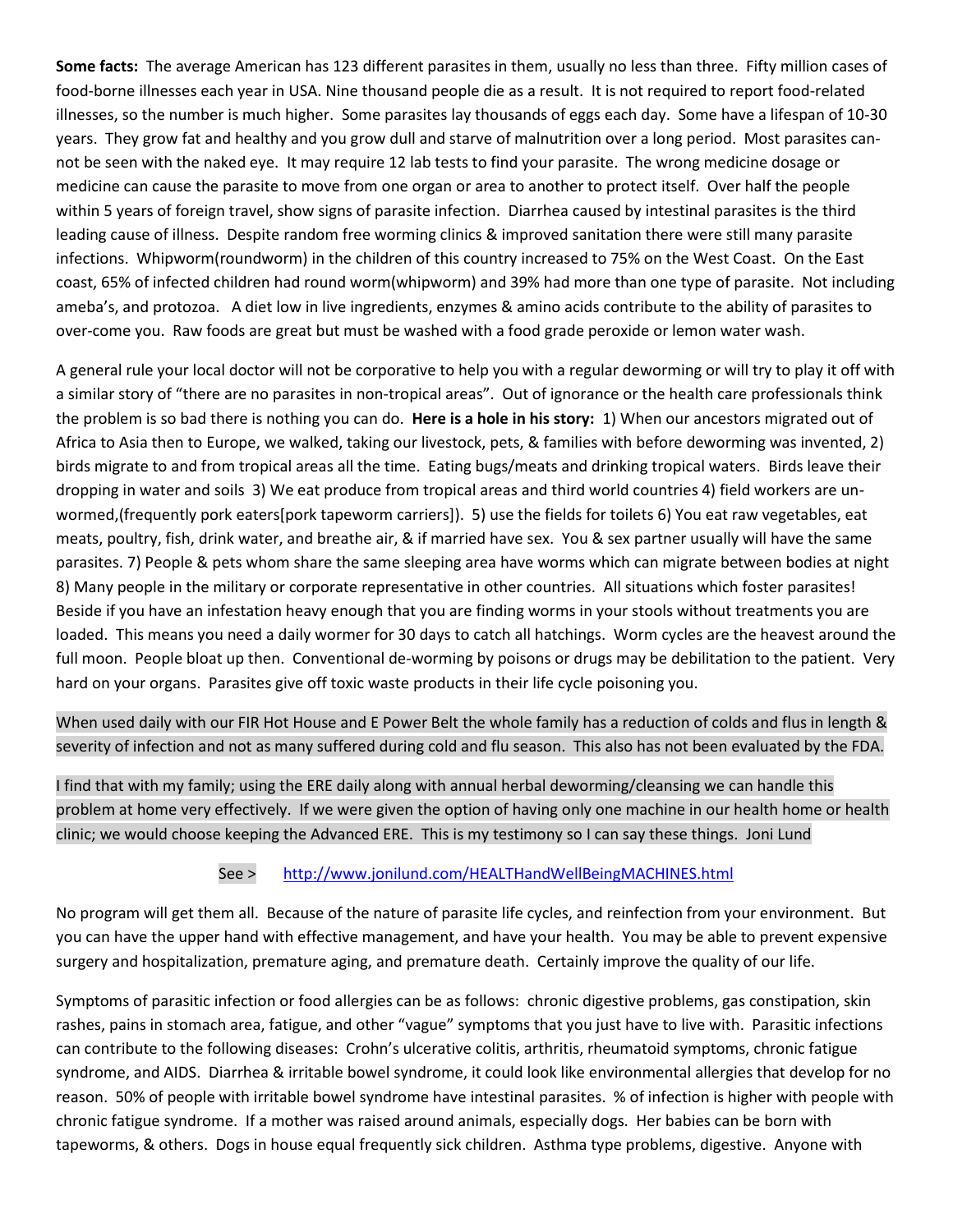chronic gastrointestinal complaints such as bloating, diarrhea, abdominal pain, excessive gas, chronic constipation, multiple allergies especially to foods, and unexplained fatigue, should be screened for intestinal parasites. According to the AMA physician only diagnose parasite as the problem 16% of the time; that is 1 out of 6 people. A laboratory only catches it 20% of the time. Other clues: Foul smelling bowels in afternoon & evening, bowel habits change from o diarrhea to constipation frequently, presence of abdominal cramps, rumblings, and gurgling in stomach at times different than hunger or eating, pains in chest/heart burn which weren't there before, sore or swollen breasts not associated with menstrual cycle, flue like symptoms, itching anus, especially at night, losing weight yet ravenous appetite, or severe weight gain yet unhealthy, joint muscle pain and weakness, coughing, wheezing, full stomach, headaches, grinding teeth at night, face touching, itchy moist areas, restless sleep, low back pain, rash, vomiting. Sluggish bowels = build-up of parasites and toxins. **Should have one bowel movement per regular meal**, no less than two! I used to have 5-7 movements a day until I became very sick, and since then 1-2 or more if my holistic regiment it kept up.

Any naturopathic doctor next recommending a colon cleaning, followed by a parasitic program isn't worth their salt, then you follow up with the recommended healing regiment.

Any traditional doctor testing for all he knows, and then testing for parasites in stools, clear fluids, and blood isn't worth his salt.

## **Below is graphic videos of worm infestations emphasizing my point.**

On one of the video a woman is in surgery and they are removing from her intestine whipworms(round worms) a very common infection, highly contagious from livestock, cats, dogs and other people. NOTE This video can be considered gross and some are extremely graphic.

## **But if you need proof, please view as you are able.**

# **This is the silent epidemic in America!**

[http://www.bing.com/videos/watch/video/10-incredibly-dangerous-parasites/uf632r4m?q=all+time+10&from=en](http://www.bing.com/videos/watch/video/10-incredibly-dangerous-parasites/uf632r4m?q=all+time+10&from=en-us_msnhp&rel=msn&cpkey=73f5d7d4-c8a6-4cf4-a6a2-41ccb2e16e14%257call%2btime%2b10%257cmsn%257c%257c)[us\\_msnhp&rel=msn&cpkey=73f5d7d4-c8a6-4cf4-a6a2-41ccb2e16e14%257call%2btime%2b10%257cmsn%257c%257c](http://www.bing.com/videos/watch/video/10-incredibly-dangerous-parasites/uf632r4m?q=all+time+10&from=en-us_msnhp&rel=msn&cpkey=73f5d7d4-c8a6-4cf4-a6a2-41ccb2e16e14%257call%2btime%2b10%257cmsn%257c%257c)

[http://www.youtube.com/watch?feature=player\\_embedded&v=V2Ac6RYSvo8](http://www.youtube.com/watch?feature=player_embedded&v=V2Ac6RYSvo8)

http://www.youtube.com/watch?feature=player\_embedded&v=ABeBqbBy2Lo

http://www.youtube.com/watch?feature=player\_embedded&v=WfKCcSPCOQo

[http://www.youtube.com/watch?v=yiX2hp2Rcnw&feature=player\\_embedded](http://www.youtube.com/watch?v=yiX2hp2Rcnw&feature=player_embedded)

[http://www.youtube.com/watch?v=9fmx24FbZoM&feature=player\\_embedded](http://www.youtube.com/watch?v=9fmx24FbZoM&feature=player_embedded)

http://www.youtube.com/watch?feature=player\_embedded&v=GqsYxdm9Ob4

http://www.youtube.com/watch?v=0RQ4-Q7V5PM&feature=player\_embedded

http://www.youtube.com/watch?v=90exkFR2iSM&feature=player\_detailpage

[http://www.youtube.com/watch?feature=player\\_embedded&v=QrmashOX5EU](http://www.youtube.com/watch?feature=player_embedded&v=QrmashOX5EU)

[http://www.youtube.com/watch?feature=player\\_embedded&v=GiHtUFuGgSA](http://www.youtube.com/watch?feature=player_embedded&v=GiHtUFuGgSA)